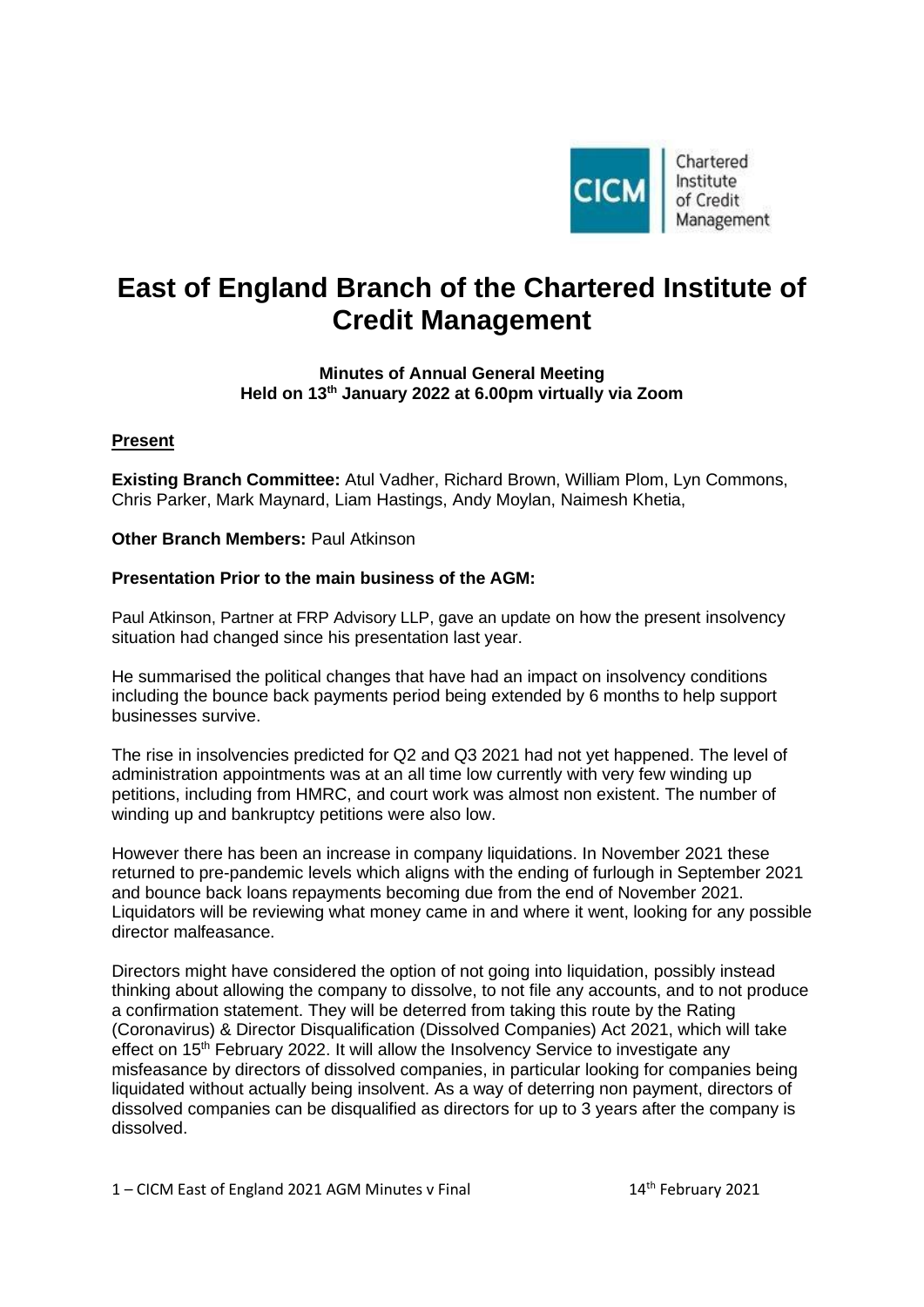There has been considerable trade creditor activity in specific sectors such as construction, haulage, food and beverages, small retailers, automotive, entertainment and events and travel & leisure.

As expected, fraud and fraud related matters have increased.

HMRC's second preferential creditor status for tax for PAYE. NI and VAT will mean direct creditors having to wait their turn or miss out.

Paul was posed several questions and was forthcoming with his answers and expertise, as always, prompting some interesting and topical discussions.

The Chairman thanked Paul for his time and his insights.

# **AGM**

The Annual General Meeting of the CICM East of England Branch was called to order at 18.45 by William Plom (Secretary) who welcomed everyone to the second Zoom Branch AGM.

## **1. Apologies for Absence**

Branch committee member Katherine Bailey

## **2. Minutes of Previous AGM**

The minutes of the East of England Branch AGM held on 10<sup>th</sup> February 2021 had been copied to all attendees to read in advance of the meeting.

The Secretary confirmed that all action points arising had been completed. William Plom invited any questions regarding the minutes but none were forthcoming. Acceptance of the minutes were proposed by William Plom, seconded by Atul Vadher and unanimously agreed by the attendees as a true and accurate record.

## **3. Chairman's Report**

- 3.1 Atul Vadher started by discussing various changes to market conditions and in particular highlighted the rise in energy prices and how the landscape of that industry has affected business. Also discussed was the cost and environmental impact of plastic testing kits compared to last year when paper straws were coming in to reduce plastic waste and the added on costs of those decisions.
- 3.2 Mental Health Atul spoke about the various challenges around health and mental health over the past year and the importance of supporting each other as a committee and as a credit community. This was received with positivity by all the attendees who concurred with the points made.
- 3.3 Events The branch held 7 events in total far more than any other branch -varying in topics and reaching out to a broad audience.
- 3.3.1 In addition to these events the East of England branch committee had held a virtual meeting each month with varying themes producing many ideas of events and how to help Branch members. as well as plenty of fun.
- 3.3.2 Atul Vadher then spoke about the future and emphasised our ability to continue to provide a wide array of events for the wider credit network and these could be educational, topical or more socially focused events.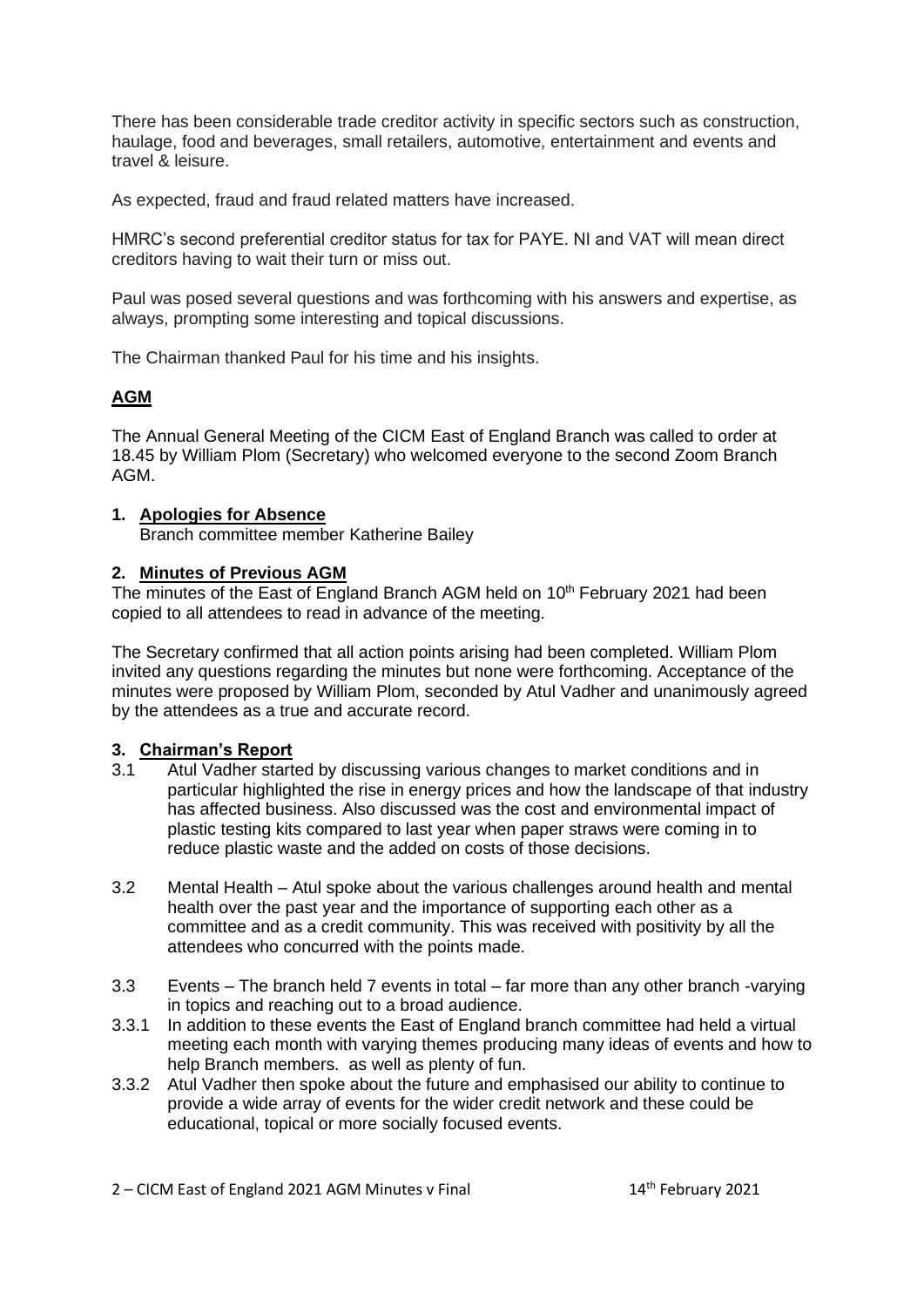- 3.4 LinkedIn We currently have 1127 members of the East of England Branch LinkedIn page – far more than any other Branch.. This has been hailed as a great success. 3.5
	- East of England had been referred to as a standout branch by other parties within the CICM.
- 3.6 Member numbers The East of England Branch currently have 401 members and are the  $3<sup>rd</sup>$  largest branch.

## **4. Treasurer's Report**

Copies of the Branch Accounts, including the Income and Expenditure Account, the Balance Sheet, the Receipts and Payments Account, a Schedule of Debtors and Creditors, Notes to the Accounts, a written Treasurer's Report, and the 2022 cash flow forecast had been sent to all attendees by CICM HQ before the meeting to give them a chance to review them in advance of the AGM.

Mark Maynard outlined the key highlights with the only income being £0.01 in bank interest and our total expenditure being £558.07 against a previous year's expenditure of £372.02. This was mainly due to an increase in the Branch Zoom account charges and a £270 fee that has been carried forward from 2019 that needed to be paid to Kent Branch (Notes 3 in the Branch Accounts).

This leaves the final balance in the Branch bank accounts at 31<sup>st</sup> December 2021 of £3.446.45 compared to £4,004.51 at the end of 2020..

The 2022 cash flow forecast sent to HQ had been based on the assumption that live events would resume post Covid later in 2022 as that virtual events would also continue, and concluded that at present no grant was required from HQ for 2022.

Acceptance of the Accounts was proposed by William Plom, seconded by Atul Vadher and unanimously agreed by the attendees.

## **5. Branch Size**

It was agreed by the meeting that to run the Branch a minimum of five Committee members were required but between 10 and 12 members was a good number to operate successfully.

## **6. Election of Branch Committee Members**

#### 6.1 Existing Committee

The Chairman (Atul Vadher) announced that nine of the existing ten committee members were prepared to re-stand for election:

| <b>Atul Vadher</b>   | <b>Katherine Bailey</b> |
|----------------------|-------------------------|
| <b>Richard Brown</b> | Lyn Commons             |
| Andy Moylan          | <b>William Plom</b>     |
| Liam Hastings        | Mark Maynard            |
| Naimesh Khetiah      |                         |

He confirmed that existing committee member Chris Parker was standing down.

 $3 -$  CICM East of England 2021 AGM Minutes v Final  $14$ <sup>th</sup> February 2021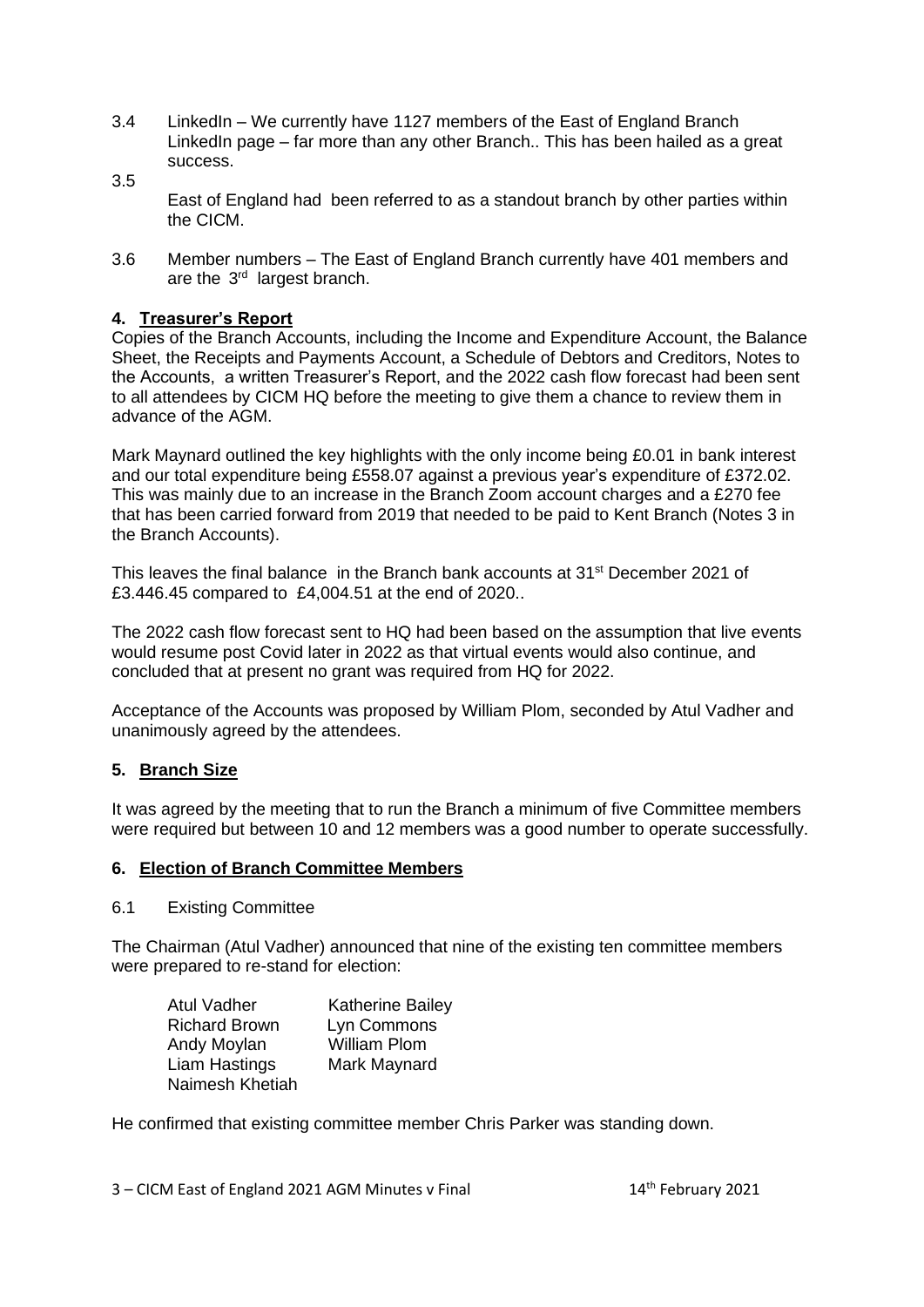The meeting unanimously elected the nine named people to form the 2022 Branch Committee.

The Chairman gave thanks to Chris Parker for his hard work and commitment over five years, as well as asking him to pass on his thanks to Goodman Masson for their generous support in hosting events for the branch in central London..

# **7. Election of Branch Officers**

The meeting unanimously elected the new committee members to the following roles:

| <b>Atul Vadher</b>      | Chairman                               |
|-------------------------|----------------------------------------|
| <b>Richard Brown</b>    | Vice Chairman                          |
| <b>William Plom</b>     | Secretary                              |
| Mark Maynard            | Treasurer                              |
| Lyn Commons             | HQ & Social Media Liaison              |
| Naimesh Khetia          | HQ & Social Media Liaison              |
| <b>Katherine Bailey</b> | <b>Education &amp; Learner Liaison</b> |
| Andy Moylan             | Events                                 |
| <b>Liam Hastings</b>    | Events                                 |

**Action Point 1: Secretary (William Plom) to inform CICM HQ of the new Branch committee**

**Action Point 2: Secretary (William Plom) to obtain contact details of the new Branch committee and pass them to CICM HQ for inclusion on the Branch page of the CICM website**

## **8. Events planned for 2022**

The Chairman Atul Vadher reconfirmed that it was intended to continue with virtual events and a number of ideas for these had been discussed at Branch Committee meeting. We would remain flexible and hold events of topicality and interest. Live events may return later in the year.

#### 9. **Any Other Business**

There was none

## 10. **Report of the AGM**

#### **Action Point 3: William Plom to produce a brief report and post it on the Branch LinkedIn page.**

#### 11. **Close of Meeting**

The Chairman, Atul Vadher, thanked everyone for attending, and for their enthusiastic and constructive input to a very satisfying meeting.

He also thanked again Paul Atkinson for his presentation, and FRP Advisory for their ongoing support of the Branch